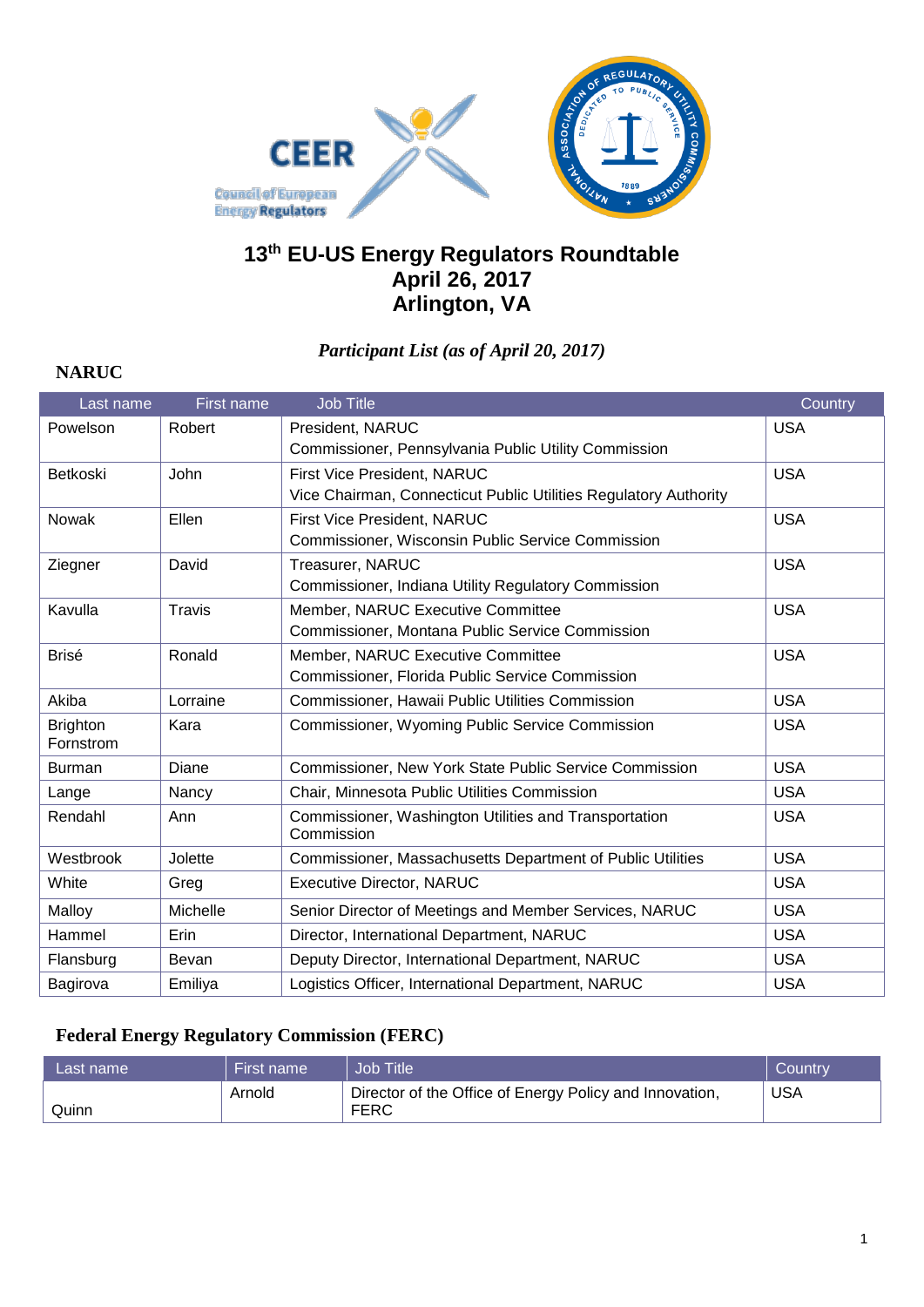## **CEER**

| Last name           | First name   | Job Title                                      | Country            |
|---------------------|--------------|------------------------------------------------|--------------------|
| Mogg                | John         | President, CEER                                | UK                 |
| <b>Bos</b>          | Remko        | Vice President, CEER                           | <b>Netherlands</b> |
| Fauconnier          | Marie-Pierre | Vice President, CEER                           | Belgium            |
| Groebel             | Annegret     | Vice President, CEER                           | Germany            |
| Termini             | Valeria      | Vice President, CEER                           | Italy              |
| Crouch              | Martin       | Ofgem, Senior Partner, Improving Regulation    | UK                 |
| de Suzzoni          | Patricia     | CRE, Advisor to the Chair                      | France             |
| Dønnem              | Ann          | Chair, CEER Work Program Draft Committee       | Norway             |
| Gotsias             | Apostolos    | Board Member, RAE                              | Greece             |
| Hernandez           | Fernando     | Director, CNMC                                 | Spain              |
| Manolkidis          | Sotirios     | Vice President, RAE                            | Greece             |
| <b>Nyikos</b>       | Attila       | Vice President for International Affairs, MEKH | Hungary            |
| Tappeiner           | Katharina    | International Policy Coordinator, E-Control    | Austria            |
| Van<br>Hauwermeiren | Geert        | Principle Advisor, CREG                        | Belgium            |
| Trindade            | Artur        | Director, ERSE                                 | Portugal           |
| Ebrill              | Andrew       | Secretary General, CEER                        | Belgium            |
| Shortall            | Una          | Deputy Secretary General, CEER                 | Belgium            |

#### **ACER**

| Last name   | First name    | Job Title                    | Country  |
|-------------|---------------|------------------------------|----------|
| Pototschnig | Alberto       | Director, ACER               | Slovenia |
| Geitona     | Foteini (Fay) | Senior NRA Coordinator, ACER | Slovenia |
| Hesseling   | Dennis        | Head of Gas Unit, ACER       | Slovenia |

# **Other Invited Speakers**

| Last name | First name | Job Title                                                                     | Country    |
|-----------|------------|-------------------------------------------------------------------------------|------------|
| McLeish   | Mark       | Economic Adviser, Regulatory Policy Division, OECD                            | <b>USA</b> |
| Michael   | Hogan      | Senior Advisor, The Regulatory Assistance Project (RAP)                       | Belgium    |
| Ray       | Anda       | SVP, Energy and External Relations, and Chief Sustainability<br>Officer, EPRI | <b>USA</b> |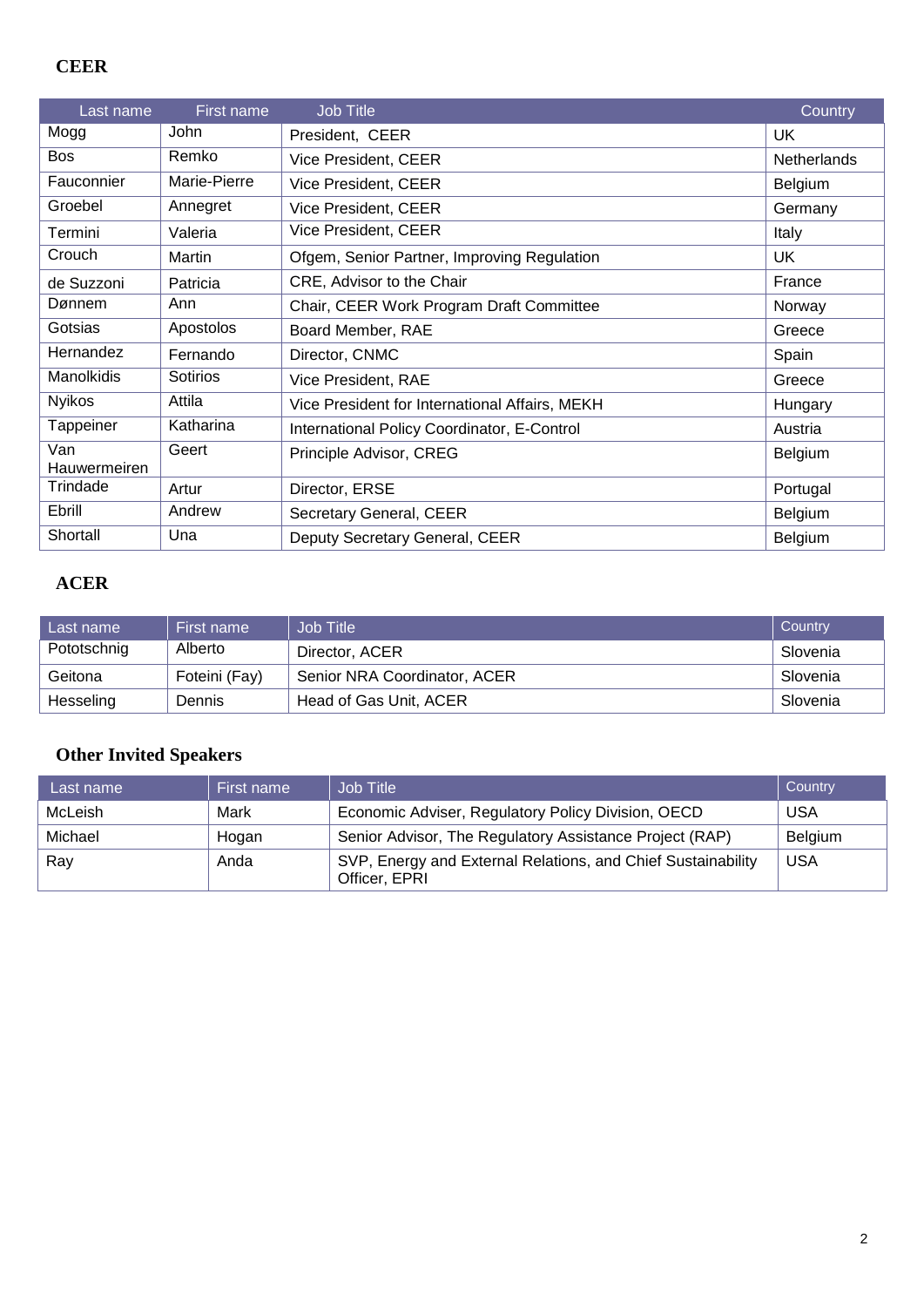

## CEER-NARUC International Forum Arlington, VA Thursday, 27 April 2017



| <b>Last Name</b> | <b>First Name</b> | <b>Job Title</b>                                                         | Country     |
|------------------|-------------------|--------------------------------------------------------------------------|-------------|
| Akiba            | Lorraine          | Commissioner, Hawaii Public Utilities Commission                         | USA         |
| Amodeo           | Jamila            | Senior Energy Advisor, USAID                                             | USA         |
| Artz             | Sharla            | Vice President, Government Affairs, UTC                                  | USA         |
| Bagirova         | Emiliya           | Logistics Officer, International Programs, NARUC                         | USA         |
| Bardee           | Michael           | Director, Office of Electric Reliability, FERC                           | <b>USA</b>  |
| Bos              | Remko             | Vice President, CEER                                                     | Netherlands |
| Boyd             | David             | Vice President, MISO                                                     | <b>USA</b>  |
|                  |                   | Member, NARUC Executive Committee; Commissioner, Florida Public          |             |
| Brisé            | Ronald            | Service Commissioner                                                     | USA         |
|                  |                   | First Vice President, NARUC; Vice Chairman, Connecticut Public Utilities |             |
| Betkoski         | John              | <b>Regulatory Authority</b>                                              | USA         |
| Burman           | Diane             | Commissioner, New York State Public Service Commission                   | <b>USA</b>  |
| <b>Burns</b>     | Steve             | Energy and Infrastructure Division Chief, USAID                          | USA         |
| Carroll          | David             | President, IGU                                                           | <b>USA</b>  |
| Crouch           | Martin            | Senior Partner, Improving Regulation, Ofgem                              | UK          |
|                  |                   | CEER Customer and Retail Markets Working Group Chair; Advisor to the     |             |
| de Suzzoni       | Patricia          | Chair, CRE                                                               | France      |
| Dennis           | Deana             | Senior Manager, Government & External Relations, EPRI                    | USA         |
| Donnem           | Anne              | Chair, CEER Work Program Draft Committee                                 | Norway      |
| Ebrill           | Andrew            | Secretary General, CEER                                                  | Belgium     |
| Ehly             | Katie             | Policy Advisor, Market Development, API                                  | USA         |
| Fauconnier       | Marie-Pierre      | Vice President, CEER; Vice President, CREG                               | Belgium     |
| Geitona          | Fay               | Senior NRA Coordinator, ACER                                             | Slovenia    |
| Godfrey          | Crissy            | Principal Technical Advisor, International Programs, NARUC               | <b>USA</b>  |
| Gonzalez Serrano | Mariano           | World Bank                                                               | USA         |
| Gotsias          | Apostolos         | Board Member, RAE                                                        | Greece      |
| Groebel          | Annegret          | Vice President, CEER; BNetzA                                             | Germany     |
| Hammel           | Erin              | Director, International Programs, NARUC                                  | USA         |
| Hendrzak         | Chantal           | Executive Director, Market Evolution, PJM                                | USA         |
|                  |                   |                                                                          |             |
| Hernandez        | Fernando          | Director, National Commission for Markets and Competition (CNMC)         | Spain       |
| Hesseling        | Dennis            | Head of Gas Unit, ACER                                                   | Slovenia    |
| Hetesy           | Zsolt             | Chargé D'Affaires, Embassy of Hungary                                    | Hungary     |
| Hogan            | Michael           | Senior Advisor, The Regulatory Assistance Project (RAP)                  | Belgium     |
| Kato             | Tatsuya           | Manager, TEPCO Power Grid, Inc                                           | Japan       |
|                  |                   | Member, NARUC Executive Committee; Commissioner, Montana Public          |             |
|                  |                   |                                                                          | USA         |
| Kavulla          | Travis            | Service Committee                                                        |             |
| Keogh            | Miles             | Director, Research Lab, NARUC                                            | USA         |
| Lange            | Nancy             | Chair, Minnesota Public Utilities Commission                             | USA         |
| Lee              | Annabelle         | Principal Technical Executive, EPRI                                      | <b>USA</b>  |
|                  |                   | Vice President, Cybersecurity, Technology, & Research, Utilities         |             |
| Lockhart         | Bob               | <b>Technology Council</b>                                                | USA         |
| Lyn              | Ivy               | Manager, State Regulatory Relations, Edison Electric Institute           | <b>USA</b>  |
| Madrigal         | Marcelino         | Commissioner, Comision Reguladora de Energía (Mexico)                    | Mexico      |
| Malloy           | Michelle          | Senior Director of Meetings and Member Services, NARUC                   | USA         |
| Manolkidis       | Sotirios          | Vice President, RAE                                                      | Greece      |
| McLeish          | Mark              | Economic Adviser, Regulatory Policy Division, OECD                       | France      |
| Mogg             | John              | President, CEER; Chair, ACER Board of Regulators; Ofgem                  | UΚ          |
| Morano           | Ben               | Program Officer, International Programs, NARUC                           | USA         |
| Morkyte          | Milda             | Program Manager, International Programs, NARUC                           | USA         |
| Murphy           | Jennifer          | Assistant General Counsel, NARUC                                         | USA         |
| Murphy Lee       | Lori              | Manager of Legislative and Regulatory Affairs, PJM                       | USA         |
|                  |                   | Second Vice President, NARUC; Commissioner, Wisconsin Public Service     |             |
| Nowak            | Ellen             | Commission                                                               | USA         |
|                  |                   |                                                                          |             |
|                  |                   | ERRA Vice-Chairman; Vice President for International Affairs, Hungarian  |             |
| Nyikos           | Attila            | Energy and Public Utility Regulatory Authority                           | Hungary     |
| Perez-Arriaga    | Ignacio           | Visiting Professor, MIT                                                  | Spain       |